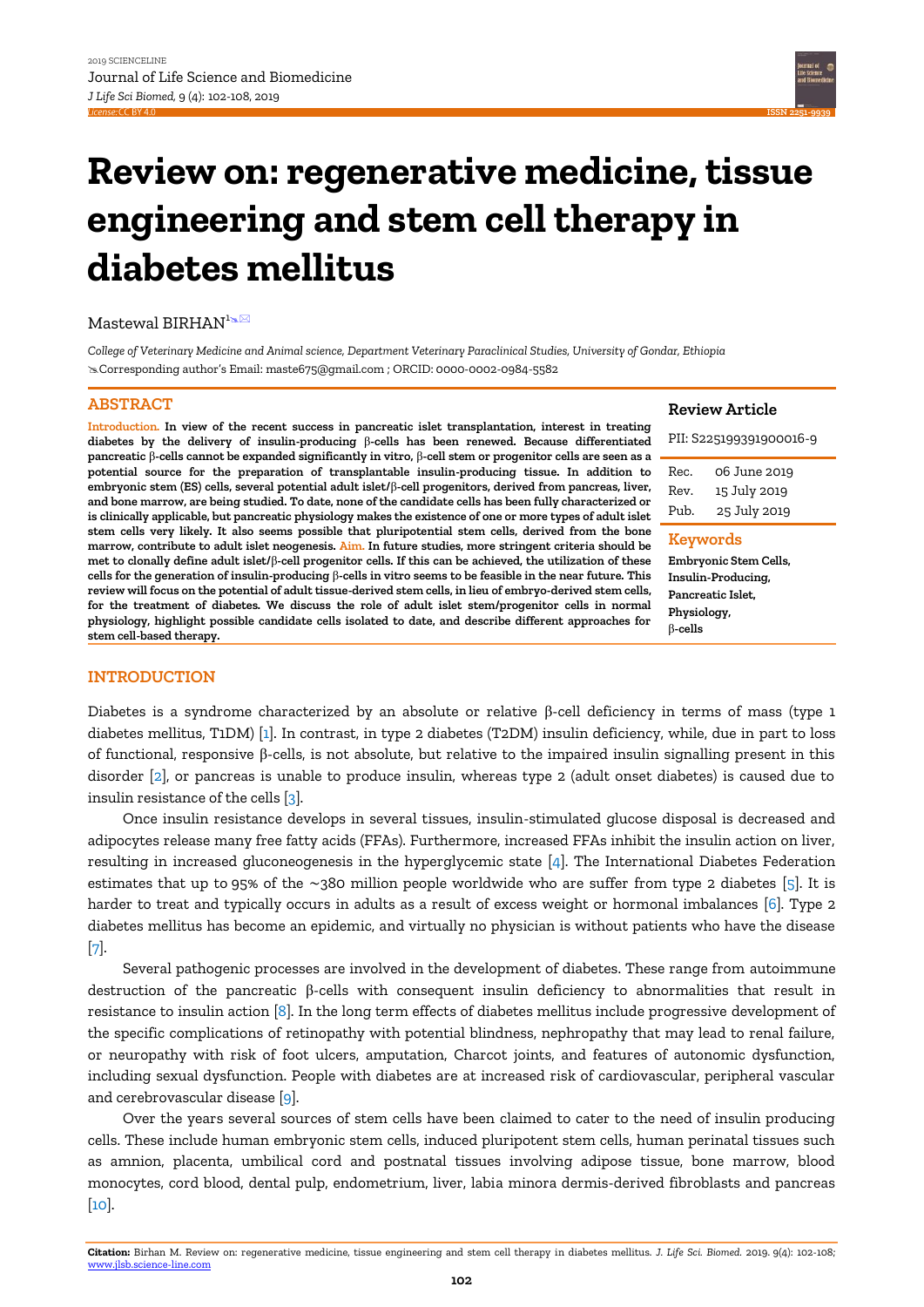Treatment of Type 2 diabetes is complicated by several factors inherent to the disease process, typically, insulin resistance, hyperinsulinemia, impaired insulin secretion, reduced insulin-mediated glucose uptake and utilization [\[11\]](#page-5-6). It is well-known that exercise and diet control are helpful to manage glucose level at initial stage [\[12\]](#page-5-7). A novel therapeutic approach to reduce pancreatic β-cells are dysfunctional or altogether absent in diabetic patients, replacement of these cells has become the major target of stem cell research in diabetes [\[13\]](#page-5-8). There are a number of different sources of stem cells and the most investigated types of stem cells for DM treatment are: Embryonic stem cells [\[14\]](#page-5-9), induced pluripotent stem cells of induced pluripotent stem cells [\[15\]](#page-5-10), germ cell derived stem cells, and mesenchymal stem cells [\[16\]](#page-5-11).

But, in addition to these therapeutic of DM either in-vivo or in-vitro approaches, the most important problem is choosing the best type of progenitor cell. Tissue Engineering is an interdisciplinary discipline addressed to create functional three-dimensional (3D) tissues combining scaffolds, cells and/or bioactive molecules. Tissue engineering/regenerative medicine strategies require interaction and integration with tissue and cells through incorporation of appropriate physical and cellular signals. Therefore, inclusion of modifying factors such as biologically active proteins and DNA are critical to success [\[17\]](#page-5-12).

This review will be included to establish a novel tissue engineering approach for diabetes mellitus (DM) by fabricating a tissue sheet composed of pancreatic islet cells for *in vivo* transplantation [\[18\]](#page-5-13). One alternative to organ or tissue transplantation is to use a renewable source of cells. Stem cells are clonogenic cells capable of both self-renewal and multiline age differentiation [\[19\]](#page-5-14). This review will discuss the current evidence and strategy behind these stem cell sources, as well as the advantages and disadvantages of each [\[13\]](#page-5-8). Therefore, treatment strategies for DM should be aimed at restoring beta cell mass and/or function, in addition to improving insulin sensitivity. The aim of this review is to give an overview of the existing knowledge of current experimental strategies in the treatment of DM covered by tissue engineering and regenerative medicines [\[20\]](#page-5-15).

#### **Current and future cell-based therapies of DM**

The methods for generating pancreatic beta-cells include a method of creating pancreatic beta-cells in vitro and implanting them into the body and a method of regenerating pancreatic beta-cells in the body via gene introduction or the administration of differential proliferation factors to the body. Moreover, the number of pancreatic beta-cells is also low in type 2 diabetes, caused by the compounding factors of insulin secretory failure and insulin resistance; therefore, if pancreatic beta-cells can be regenerated in a living body, then a further amelioration of the pathology can be expected. The development of pancreatic beta-cell-targeting regenerative medicine can lead to the next generation of diabetes treatment [\[21\]](#page-5-16).

Curative therapy for diabetes mellitus mainly implies replacement of functional insulin producing pancreatic β cells, with pancreas or islet-cell transplants. However, shortage of donor organs spurs research into alternative means of generating β cells from islet expansion, encapsulated islet xenografts, human islet cell-lines, and stem cells. Stem-cell therapy here implies the replacement of diseased or lost cells from progeny of pluripotent or multipotent cells. Both embryonic stem cells (derived from the inner cell mass of a blastocyst) and adult stem cells (found in the postnatal organism) have been used to generate surrogate  $\beta$  cells or otherwise restore β-cell functioning [\[22\]](#page-5-17). Cell therapies with human embryonic and adult stem cells have emerged as an alternative management for various diseases. These cells were able to proliferate and differentiate into various cell types including those bearing a phenotype of insulin-secreting β-cells  $[23]$ .

# **Stem cells**

Stem cells possess an exceptional quality to replenish itself and to produce any specialized cell types under appropriate microenvironment. A rapidly dividing stem cell produces two new cells, each having two choices depending upon the requirement of the organism. Thus, a newly produced cell either may remain as a stem cell or it may undergo further differentiation to become a more specialized cell with specific function  $[24]$ . The stem cells have the potential to become any type of specialized cell such as a myocyte, blood cell, hepatocyte and brain cell (Figure 1).

## **Embryonic stem cells**

Many cell signaling and epigenetic factors involved in the differentiation process are still unknown, although the presence of markers such as *PDX1*, *Isl1,* and *Foxa2* are indicative of pancreatic β-cells. The exact composite and temporal progression of transcription factors present in pancreatic cells is important for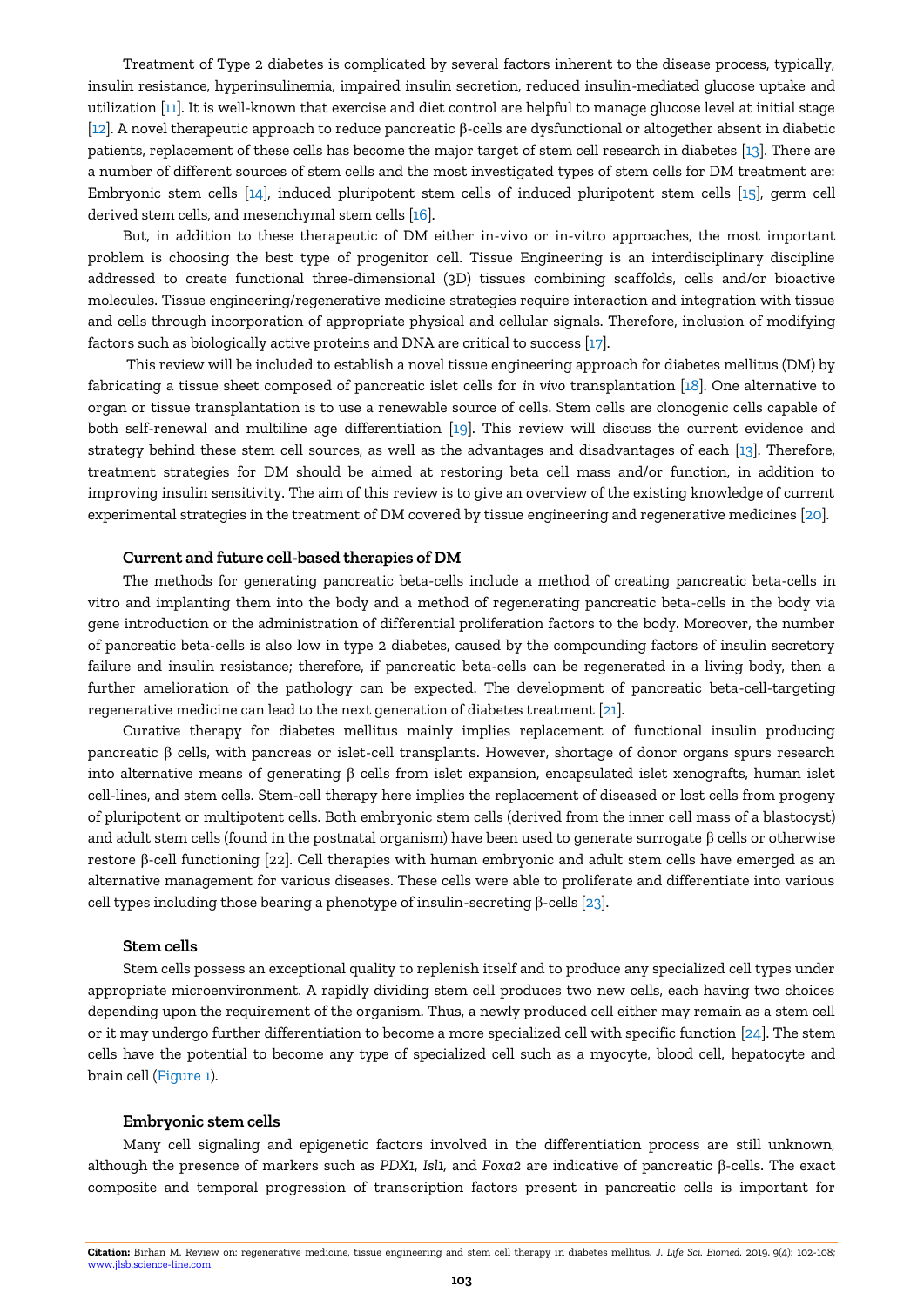identification, as many of these factors are seen in different combinations in other cell lineages. The differentiation process is meant to mimic the embryological development of the pancreas [\[13\]](#page-5-8).

Pancreatic and duodenal homeobox 1 (Pdx1) is a transcription factor that regulates the embryonic development of the pancreas and the differentiation toward β cells. Previously, we have shown that exposure of mouse embryonic stem cells (mESCs) to high concentrations of diethylenetriamine nitric oxide adduct (DETA-NO) triggers differentiation events and promotes the expression of Pdx1. Here we report evidence that Pdx1 expression is associated with release of polycomb repressive complex 2 (PRC2) and P300 from its promoter region [\[25\]](#page-5-20).



**Figure 1.** Self-renewal and differentiation potential of the stem cells [\[26\]](#page-5-21).

# **TISSUE ENGINEERED PANCREATIC SUBSTITUTES**

Tissue restoration is the process whereby multiple damaged cell types are replaced to restore the histoarchitecture and function to the tissue. Several theories, have been proposed to explain the phenomenon of tissue restoration in amphibians and in animals belonging to higher order [\[27\]](#page-5-22).

A profound knowledge of the development and differentiation of pancreatic tissues, especially islets of Langerhans, is necessary for developing regenerative therapy for severe diabetes mellitus. A recent developmental study showed that PTF-1a is expressed in almost all parts of pancreatic tissues, in addition to PDX- 1 *PDXI*, a well-known transcription factor that is essential for pancreas development [\[28\]](#page-5-23). Tissue engineering may use one of three basic strategies: isolated cells or cell substitutes, tissue inducing substances, or cells placed within matrices. For the purposes of IDD, the first approach is already being applied in islet transplantation. Since β-cells do not significantly expand in cell number *in vivo* the second approach of a tissue inducing substitute is considerably more challenging. Alternatively, it has been reported that exocrine pancreas tissue can be induced to take on a β-cell phenotype through metaplasia so a similar approach could be envisioned to target those cells [\[29\]](#page-5-24).

#### **Mesenchymal stem cells**

Curative therapy for diabetes mellitus mainly implies replacement of functional insulin-producing pancreatic β cells, with pancreas or islet-cell transplants. However, shortage of donor organs spurs research into alternative means of generating β cells from islet expansion, encapsulated islet xenografts, human islet cell-lines, and stem cells. Stem-cell therapy here implies the replacement of diseased or lost cells from progeny of pluripotent or multipotent cells. Both embryonic stem cells (derived from the inner cell mass of a blastocyst) and adult stem cells (found in the postnatal organism) have been used to generate surrogate  $\beta$  cells or otherwise restore β-cell functioning [\[22\]](#page-5-17).

Originally identified by Friedenstein et al. in 1976 [\[30\]](#page-5-25) as a fibroblast-like cell population capable of generating osteogenic precursors, the mesenchymal stromal cells derived from the bone marrow (BM) are a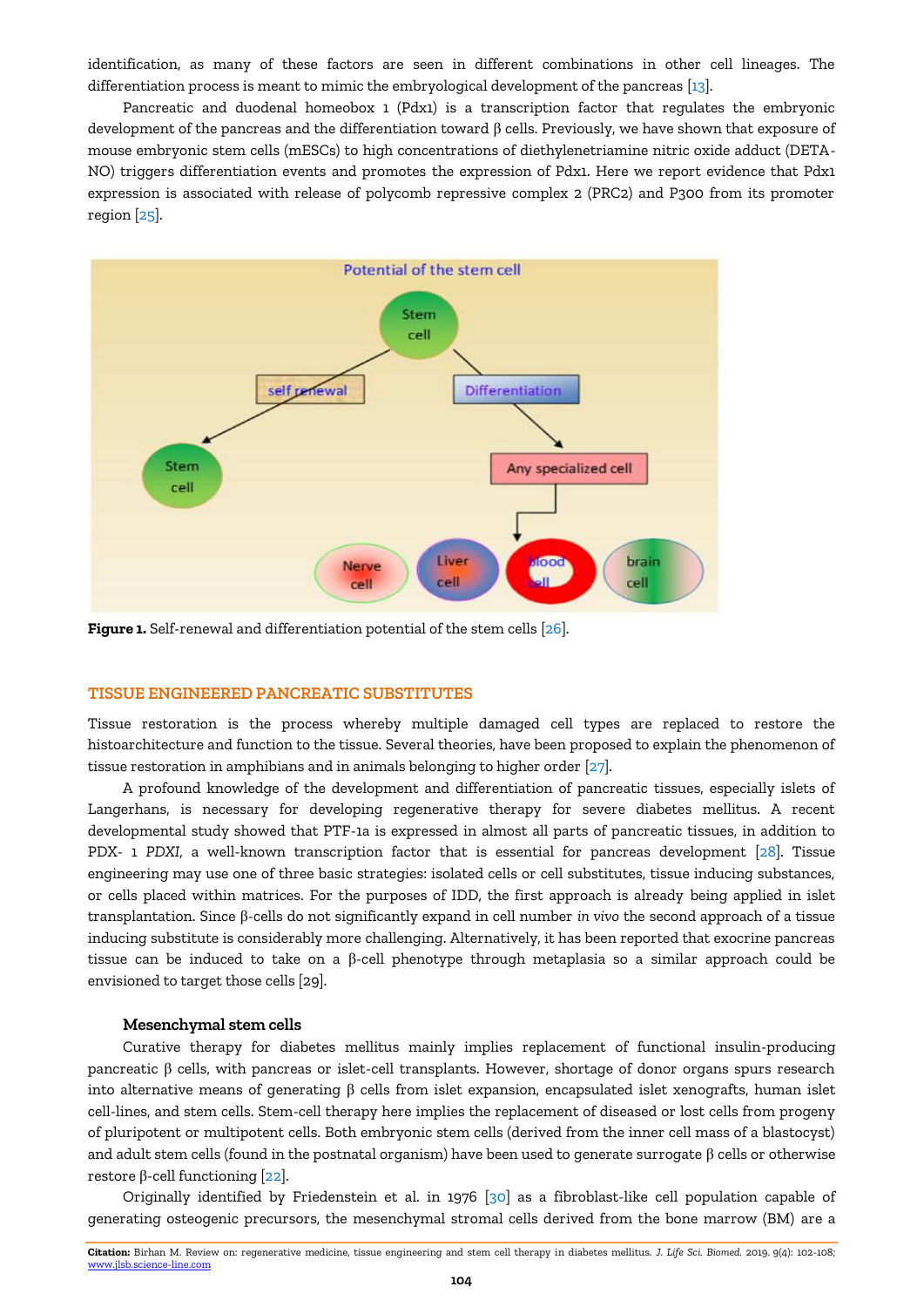rare, heterogeneous, stromal population of multipotent non-haematopoietic progenitor cells with the capacity to differentiate into multiple mesenchymal lineages, including bone, fat and cartilage. Due to this characteristic, Caplan [\[31\]](#page-5-26) dubbed them "mesenchymal stem cells" (MSCs), which has been recently changed by a consensus statement recommendation to "multipotent mesenchymal stromal cells" [\[32\]](#page-5-27). Other studies have identified pluripotent cells capable of differentiation along endodermal and neurectodermal lineages, including neurons, hepatocytes and endothelial cells [\[33\]](#page-5-28), [\[34\]](#page-6-0). Such stem cells, isolated from BM, have been referred to as "multipotent adult progenitor cells" (MAPCs), "marrow-isolated adult multilineage inducible cells" (MIAMIs) [\[35\]](#page-6-1) and "very small embryonic-like stem cells" (VSELs) . However, even if the transdifferentiation capacities of these primitive cell types is of major interest, obtaining them requires highly specific culture conditions and, so far, it has not been possible to isolate these cells from fresh BM. Whether or not they represent a culture phenomenon remains an unanswered question [\[36\]](#page-6-2).

MSCs administration can prevent and treat diabetic nephropathy, which is a complication of DM and is defined as progressive kidney disease caused by angiopathy of the capillaries supplying the kidney glomeruli. MSCs have been used for the treatment of diabetic nephropathy in nonobese diabetic/severely compromised immunodeficient (NOD/SCID) and C57 black 6 (C57/BL6) mice, which succumb to DM after application of multiple low doses of STZ. About 30–60 days after STZ injection, kidneys of treated mice showed the presence of abnormal glomeruli characterized by increased deposits of ECM protein in the mesangium, hyalinosis, and increased number of macrophages in the glomeruli [\[37\]](#page-6-3).

#### **Induced pluripotent stem cells**

The use of iPSCs untangles regenerative therapy in diabetes from ethical constraints, but also poses its own unique challenges. The production of iPSCs from human fibroblasts was first demonstrated by Yamanaka and colleagues through retroviral transduction of four transcription factors (*Oct-3/4, Sox-2, Klf-4*, and *c-Myc*) in a process termed direct reprogramming. In lieu of the high tumorigenic potential of direct reprogramming resulting from genome integration and activation of oncogenic *c-Myc*, additional research proved iPSCs could be produced from somatic cells in the absence of *c-Myc*, but at the expense of efficiency [\[13\]](#page-5-8). Engraftment of mature insulin producing cells derived from induced pluripotent stem cells may represent the most promising treatment strategy for diabetic patients with impaired β-cell function  $[13]$ .

#### **β cells from direct reprogramming**

One theme that has been explored extensively by researchers is to create new β cells from existing pancreatic cells. The rationale behind this approach is that because these cells are either β-cell precursors or developmentally related to β cells, the barrier to reprogramming them into functional β cells may be lower than in cells that are not as closely related developmentally.

In normal healthy conditions β-cells have a long life-span with a low proliferation rate [\[38\]](#page-6-4). In response to increased metabolic demand or after injury, however, the adult pancreas maintains or acquires the ability to produce new cells, particularly β-cells. The precise identification of the mechanisms involved in the maintenance of β-cell mass under different conditions could offer new hints to help generating new β-cells as a cell replacement therapy for treating diabetes [\[39\]](#page-6-5).

Today, insulin-dependent patients rely on daily insulin injections. Transplantation of isolated islets from cadavers is problematic due to donor scarcity (about 6000 islets/kg of body weight are required [\[40\]](#page-6-6), and is only applicable to certain forms of diabetes; in addition, transplantation has met with limited success due to restricted engraftment survival [\[41\]](#page-6-7). A promising approach relies on devising unlimited *in vitro* generation of insulin-producing cells derived from embryonic stem (ES) cells or, even more interestingly, from patientderived induced pluripotent stem (iPS) cells [\[42\]](#page-6-8). Very recently, however, in view of new experimental evidence showing that adult differentiated pancreatic cells can reprogram and change their phenotype [\[43\]](#page-6-9), exploration of the intrinsic spontaneous capacity of the adult pancreas to regenerate β-cells, in particular from heterologous origins, has acquired a new dimension as a route to the development of therapeutic treatments for diabetes [\[44\]](#page-6-10).

This review will focus on β-cell regeneration and its diverse mechanisms. In fact, exploiting the intrinsic capacity of the adult pancreas to produce new β-cells endogenously is probably the most promising way to develop cell replacement therapies to treat the forms of diabetes that result from massive β-cell loss. Nevertheless, a prerequisite for such an achievement will be to uncover the immunological basis of the pathogenesis of the disease. (Reference)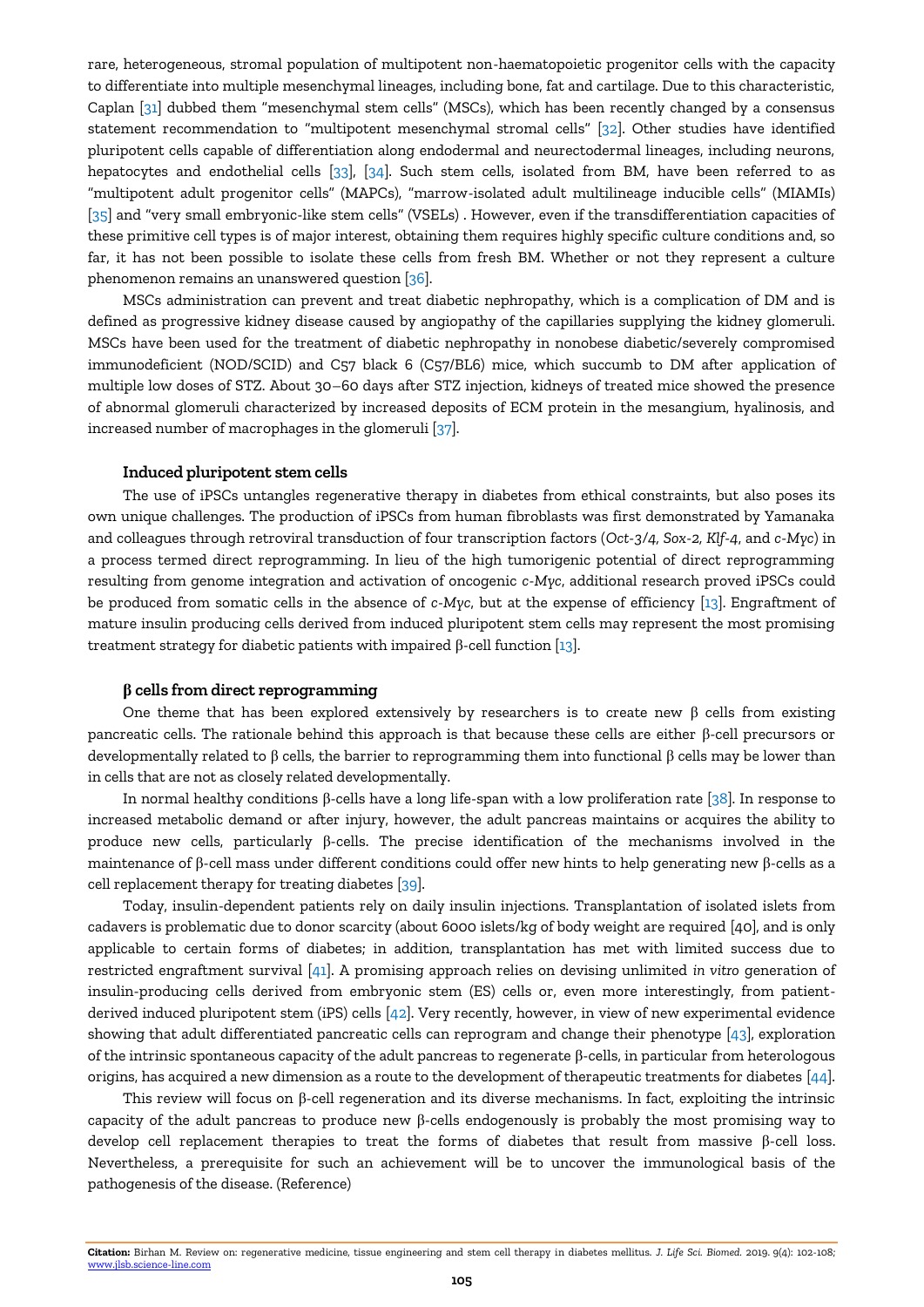# **Antigen-presenting cells**

So far, at least 15 distinct peptides derived from β-cells and their corresponding CD4+ T cells have been identified [\[45\]](#page-6-11). The presentation of β-cell antigens is a complex issue as β-cells themselves do not express MHC class II molecules. It can be surmised that presentation of β-cell-specific antigens is mediated by Antigen-Presening Cells (APCs) within islets of Langerhans. These professional dendritic cells (DCs) are able to load the peptide groove of their MHC class II complexes with peptides derived from β-cell granules [\[46\]](#page-6-12). In this context, local lymph nodes draining the pancreas are crucial to the selection and activation of diabetogenic T cells [\[47\]](#page-6-13). Here, the question arises, how the  $\beta$ -cell antigen presentation takes place. It is not clear yet, whether this occurs via migration of islet DCs to the lymph nodes or, instead, by drainage of β-cell products directly to the nodes and subsequent uptake by DCs in the draining lymph nodes. Based on our knowledge gathered from the NOD mouse, β-cell autoimmunity progresses in relatively well-defined "checkpoints". A first checkpoint is marked by DC infiltration of islets in 2- to 3-week-old NOD mice. Early detection of DCs and macrophages is followed by CD8+ and CD4+ T cells, NK cells, and B cells. During islet cell infiltration these cells encounter β-cell autoantigens such as GAD65 and islet-specific glucose-6-phosphatase catalytic subunit-related protein (IGRP). The β-cell destruction resulting from inflammatory damage leads to release of cell contents including GAD65 and other autoantigens. Subsequently, these can be taken up by activated endothelial cells able to process and present disease-related epitopes of the GAD65 autoantigen [\[48\]](#page-6-14).

# **Current and future cell-based therapies**

Recently, Andreas Lechner and colleagues failed to see transdifferentiation into pancreatic β cells after transplantation of bone-marrow cells into mice [\[49\]](#page-6-15). Last year, Jayaraj Rajagopal and colleagues failed to derive  $β$  cells from embryonic stem cells [\[50\]](#page-6-16). However, others have seen such effects [\[51\]](#page-6-17).

# **CONCLUSION**

To date, no fully defined and clinically applicable stem cell, tissue engeenring and adult β-cell stem/progenitor has been isolated. Nevertheless, studies of the development and the physiology of the pancreas make the existence of pancreatic stem/progenitor cells highly likely. Additionally, several potential candidate cells are being studied, and although more rigid experimental criteria have yet to be met, the published results look highly promising. The utilization of adult stem/progenitor cells for the generation of insulin-producing β-cells in vitro and their use for the treatment of diabetes, therefore, seem to be feasible in the near future.

# **DECLARATIONS**

# **Authors' contributions**

MB conceived the review, coordinated the overall activity, and reviewed the manuscript.

## **Conflict of interest**

The authors declare that they have no conflict of interest.

#### **Acknowledgment**

The authors' heartfelt thanks University of Gondar, Research and Community Service V/President Office, Collage Veterinary Medicine and Animal Sciences for the finance and resource supporting

## **REFERENCES**

- <span id="page-4-0"></span>1. Peloso A et al., Regenerative medicine and diabetes: targeting the extracellular matrix beyond the stem cell approach and encapsulation technology. Frontiers in endocrinology, 2018. 9. <https://doi.org/10.3389/fendo.2018.00445>
- <span id="page-4-1"></span>2. Matveyenko A and Vella A. Regenerative medicine in diabetes. in Mayo Clinic Proceedings. 2015. Elsevier. <https://doi.org/10.1016/j.mayocp.2015.01.019>
- <span id="page-4-2"></span>3. Bose B, Katikireddy R and Shenoy S. Regenerative medicine for diabetes: differentiation of human pluripotent stem cells into functional β-cells in vitro and their proposed journey to clinical translation, in Vitamins & Hormones. 2014, Elsevier. p. 223-248. <https://doi.org/10.1016/B978-0-12-800174-5.00009-0>
- <span id="page-4-3"></span>4. Kalofoutis C et al., Type II diabetes mellitus and cardiovascular risk factors: Current therapeutic approaches. Experimental & Clinical Cardiology, 2007. 12(1): p. 17.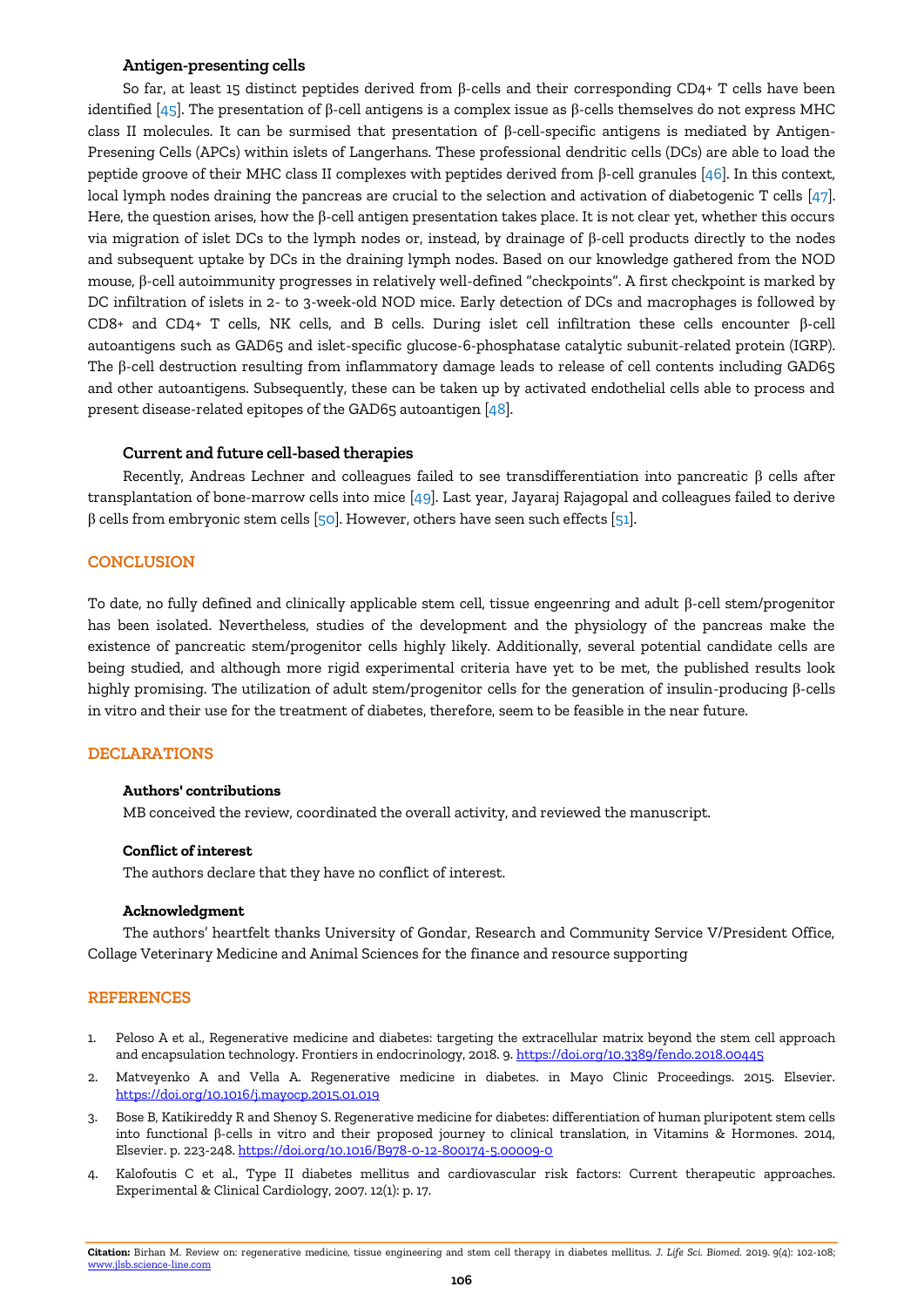- <span id="page-5-0"></span>5. Bruin E et al., Treating diet-induced diabetes and obesity with human embryonic stem cell-derived pancreatic progenitor cells and antidiabetic drugs. Stem Cell Reports, 2015. 4(4): p. 605-620. <https://doi.org/10.1016/j.stemcr.2015.02.011>
- <span id="page-5-1"></span>6. Luo G et al. MedSearch: a specialized search engine for medical information retrieval. in Proceedings of the 17th ACM conference on Information and knowledge management. 2008. ACM. <https://doi.org/10.1145/1458082.1458104>
- <span id="page-5-2"></span>7. Stumvoll M, Goldstein J and Van Haeften W. Type 2 diabetes: principles of pathogenesis and therapy. The Lancet, 2005. 365(9467): 1333-1346. [https://doi.org/10.1016/S0140-6736\(05\)61032-X](https://doi.org/10.1016/S0140-6736(05)61032-X)
- <span id="page-5-3"></span>8. Association D. Diagnosis and classification of diabetes mellitus. Diabetes care, 2014. 37(Supplement 1): p. S81-S90. <https://doi.org/10.2337/dc14-S081>
- <span id="page-5-4"></span>9. Organization H. Definition, diagnosis and classification of diabetes mellitus and its complications: report of a WHO consultation. Part 1, Diagnosis and classification of diabetes mellitus, 1999, Geneva: World health organization.
- <span id="page-5-5"></span>10. Bhonde R et al., Making surrogate β-cells from mesenchymal stromal cells: perspectives and future endeavors. The international journal of biochemistry & cell biology, 2014. 46: p. 90-102. <https://doi.org/10.1016/j.biocel.2013.11.006>
- <span id="page-5-6"></span>11. Tiwari K and Rao M. Diabetes mellitus and multiple therapeutic approaches of phytochemicals: Present status and future prospects. Current science, 2002: p. 30-38.
- <span id="page-5-7"></span>12. Peng Y et al., Addressing stem cell therapeutic approaches in pathobiology of diabetes and its complications. Journal of diabetes research, 2018. 2018. <https://doi.org/10.1155/2018/7806435>
- <span id="page-5-8"></span>13. Lilly A et al., Current stem cell based therapies in diabetes. American journal of stem cells, 2016. 5(3): p. 87.
- <span id="page-5-9"></span>14. Yanes O et al., Metabolic oxidation regulates embryonic stem cell differentiation. Nature chemical biology, 2010. 6(6): p. 411. <https://doi.org/10.1038/nchembio.364>
- <span id="page-5-10"></span>15. Ge Q, Chen L and Chen K. Treatment of diabetes mellitus using iPS cells and spice polyphenols. Journal of diabetes research, 2017. 2017. <https://doi.org/10.1155/2017/5837804>
- <span id="page-5-11"></span>16. Si Y et al., Infusion of mesenchymal stem cells ameliorates hyperglycemia in type 2 diabetic rats: identification of a novel role in improving insulin sensitivity. Diabetes, 2012. 61(6): p. 1616-1625. <https://doi.org/10.2337/db11-1141>
- <span id="page-5-12"></span>17. Howard D et al., Tissue engineering: strategies, stem cells and scaffolds. Journal of anatomy, 2008. 213(1): p. 66-72. <https://doi.org/10.1111/j.1469-7580.2008.00878.x>
- <span id="page-5-13"></span>18. Shimizu H et al., Bioengineering of a functional sheet of islet cells for the treatment of diabetes mellitus. Biomaterials, 2009. 30(30): p. 5943-5949. <https://doi.org/10.1016/j.biomaterials.2009.07.042>
- <span id="page-5-14"></span>19. Soria A, Skoudy and Martín F. From stem cells to beta cells: new strategies in cell therapy of diabetes mellitus. Diabetologia, 2001. 44(4): p. 407-415. <https://doi.org/10.1007/s001250051636>
- <span id="page-5-15"></span>20. Castells-Sala C et al., Current applications of tissue engineering in biomedicine. Journal of Biochips & Tissue Chips, 2013(S2): p. 1.
- <span id="page-5-16"></span>21. Kobayashi T, Yuasa and Okitsu T. Regenerative medicine for diabetes mellitus. Cell Transplant, 2009. 18(5): p. 491-6. <https://doi.org/10.1177/096368970901805-602>
- <span id="page-5-17"></span>22. Hussain A and Theise D. Stem-cell therapy for diabetes mellitus. The Lancet, 2004. 364(9429): p. 203-205. [https://doi.org/10.1016/S0140-6736\(04\)16635-X](https://doi.org/10.1016/S0140-6736(04)16635-X)
- <span id="page-5-18"></span>23. El-Ashmawy E et al., Effect of human umbilical cord blood-derived mononuclear cells on diabetic nephropathy in rats. Biomedicine & Pharmacotherapy, 2018. 97: p. 1040-1045. <https://doi.org/10.1016/j.biopha.2017.10.151>
- <span id="page-5-19"></span>24. Abdulazeez S. Diabetes treatment: A rapid review of the current and future scope of stem cell research. Saudi Pharmaceutical Journal, 2015. 23(4): p. 333-340. <https://doi.org/10.1016/j.jsps.2013.12.012>
- <span id="page-5-20"></span>25. Salguero-Aranda C et al., Differentiation of mouse embryonic stem cells toward functional pancreatic β-cell surrogates through epigenetic regulation of Pdx1 by nitric oxide. Cell transplantation, 2016. 25(10): p. 1879-1892. <https://doi.org/10.3727/096368916X691178>
- <span id="page-5-21"></span>26. Seita J and Weissman L. Hematopoietic stem cell: self‐renewal versus differentiation. Wiley Interdisciplinary Reviews: Systems Biology and Medicine, 2010. 2(6): p. 640-653. <https://doi.org/10.1002/wsbm.86>
- <span id="page-5-22"></span>27. Young E et al., Adult reserve stem cells and their potential for tissue engineering. Cell Biochemistry and Biophysics, 2004. 40(1): p. 1-80. <https://doi.org/10.1385/CBB:40:1:1>
- <span id="page-5-23"></span>28. Sumi S et al., Stem cells and regenerative medicine for diabetes mellitus. Pancreas, 2004. 29(3): p. e85-e89. <https://doi.org/10.1097/00006676-200410000-00017>
- <span id="page-5-24"></span>29. Bara L Tissue engineering a pancreatic substitute based on recombinant intestinal endocrine cells, 2008, Georgia Institute of Technology.
- <span id="page-5-25"></span>30. Friedenstein J, Gorskaja and Kulagina N. Fibroblast precursors in normal and irradiated mouse hematopoietic organs. Experimental hematology, 1976. 4(5): p. 267-274.
- <span id="page-5-26"></span>31. Caplan I and Bruder P. Mesenchymal stem cells: building blocks for molecular medicine in the 21st century. Trends in molecular medicine, 2001. 7(6): p. 259-264. [https://doi.org/10.1016/S1471-4914\(01\)02016-0](https://doi.org/10.1016/S1471-4914(01)02016-0)
- <span id="page-5-27"></span>32. Horwitz E et al., Clarification of the nomenclature for MSC: The International Society for Cellular Therapy position statement. Cytotherapy, 2005. 7(5): p. 393-395. <https://doi.org/10.1080/14653240500319234>
- <span id="page-5-28"></span>33. Dezawa M et al., Specific induction of neuronal cells from bone marrow stromal cells and application for autologous transplantation. The Journal of clinical investigation, 2004. 113(12): p. 1701-1710. <https://doi.org/10.1172/JCI200420935>